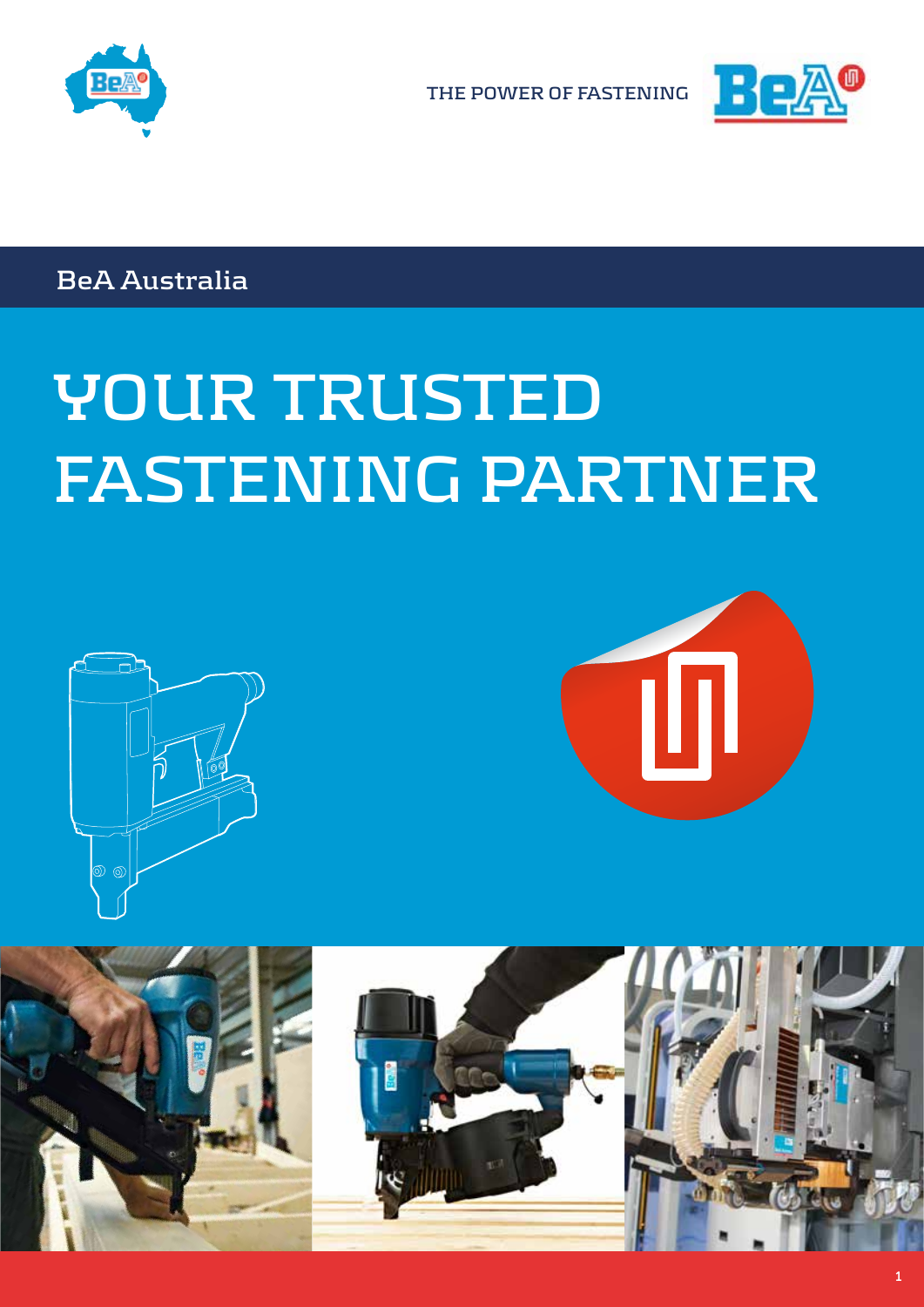



## **About BeA GmbH Germany**

The company BeA was founded in 1910 in Hamburg, Germany. In more than 100 years of its existence it has developed into a global group with a total turnover of approx. 110 million €, achieving market leadership throughout Europe in the fastening technology field.

The BeA trademark stands for top of the range products in the fastening technology field. BeA pneumatic nail guns and fasteners are characterized by top quality and reliability. In order to maintain these high standards in the future, BeA is constantly optimizing and expanding the fastener and tool product range. By using innovative technologies, BeA sets the standards in fastening technology.





## **Tool manufacturing in Germany – Continuous improvement – Highest quality standards**

Experts in the BeA engineering department in Germany strive to improve efficiency on a daily basis. Once a product is prototyped, our design engineers conduct tests with regards to noise, speed, vibration and pressure. There is even a climate changer at BeA so that every new device can undergo long term testing for maximum reliability under extreme conditions. BeA produces approx. 75 000 hand held tools and around 1200 Autotec tools per year. BeA tools comply with the most recent industry standards such as ISO 9001 and ISO 9002 to ensure the highest possible quality standards are met.

## **Many different applications – Ideal solutions – one supplier**

## **Get supplied from one source**

- High quality standard
- Certified products
- Expert consultation on site
- Optimal and custom made solutions
- Stringent quality management



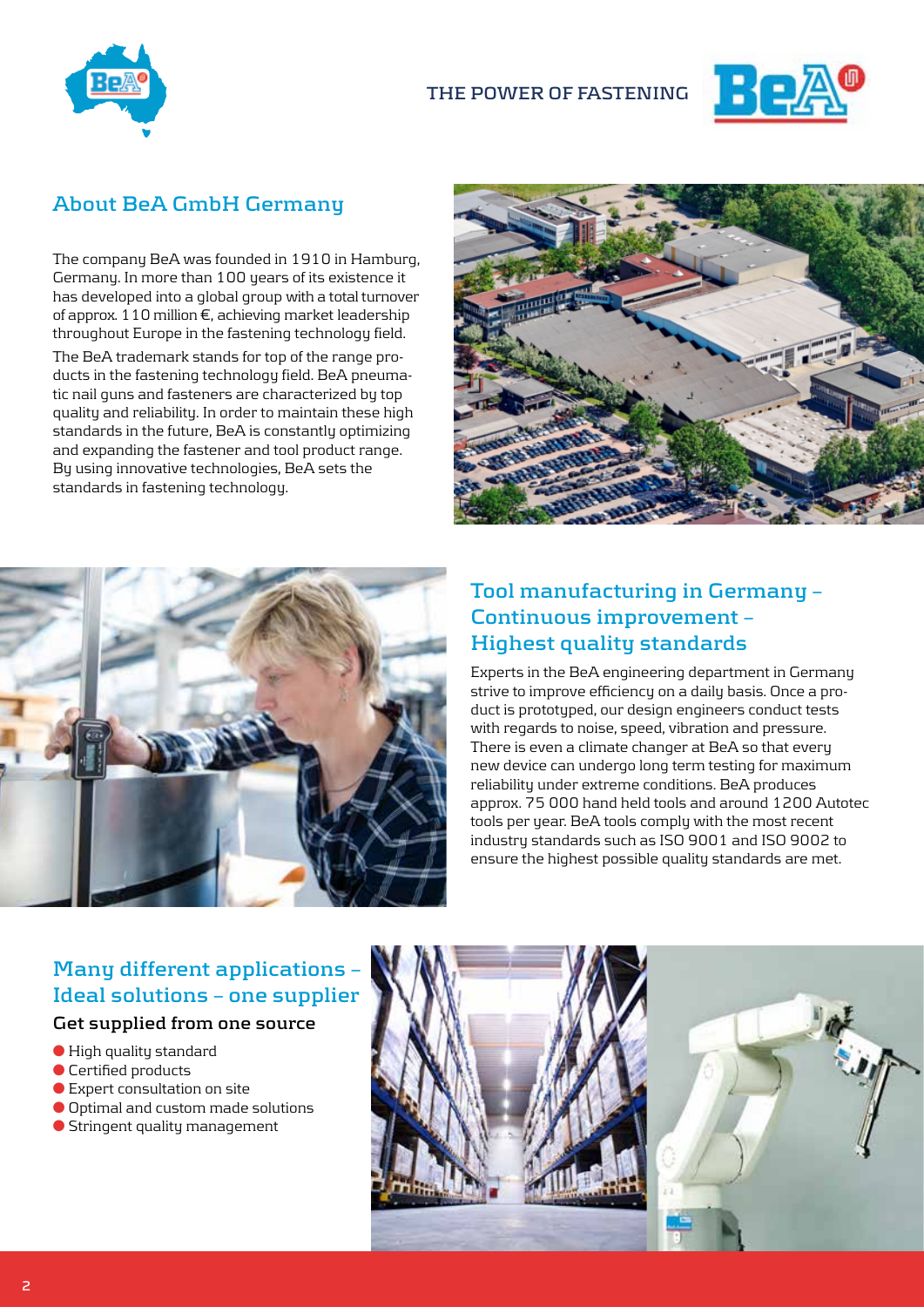



## **Over 50 years dedicated to the success of Australian manufacturing**

BeA products and services are well known and highly regarded by our customers in Australia for over 50 years. With the acquisition of Active Fasteners Pty Ltd, the exclusive BeA distributor in Australia since 1993, BeA is dedicated to provide the Australian Manufacturing and Timber Frame industry with the fastening technology needed in order to grow their business.





## **Australia's trusted choice for fastening solutions**

BeA is one of Europe's largest and most respected fastening companies. Our range of fully automated, semiautomatic and manual fastening systems has become the trusted choice for market leading businesses in a wide range of industries and sectors. These include:

- Off-site construction and timber frame engineering
- General building
- Roofing
- Furniture and bed manufacturing
- Window production
- Pallet and case manufacturing/ refurbishment
- Industrial applications